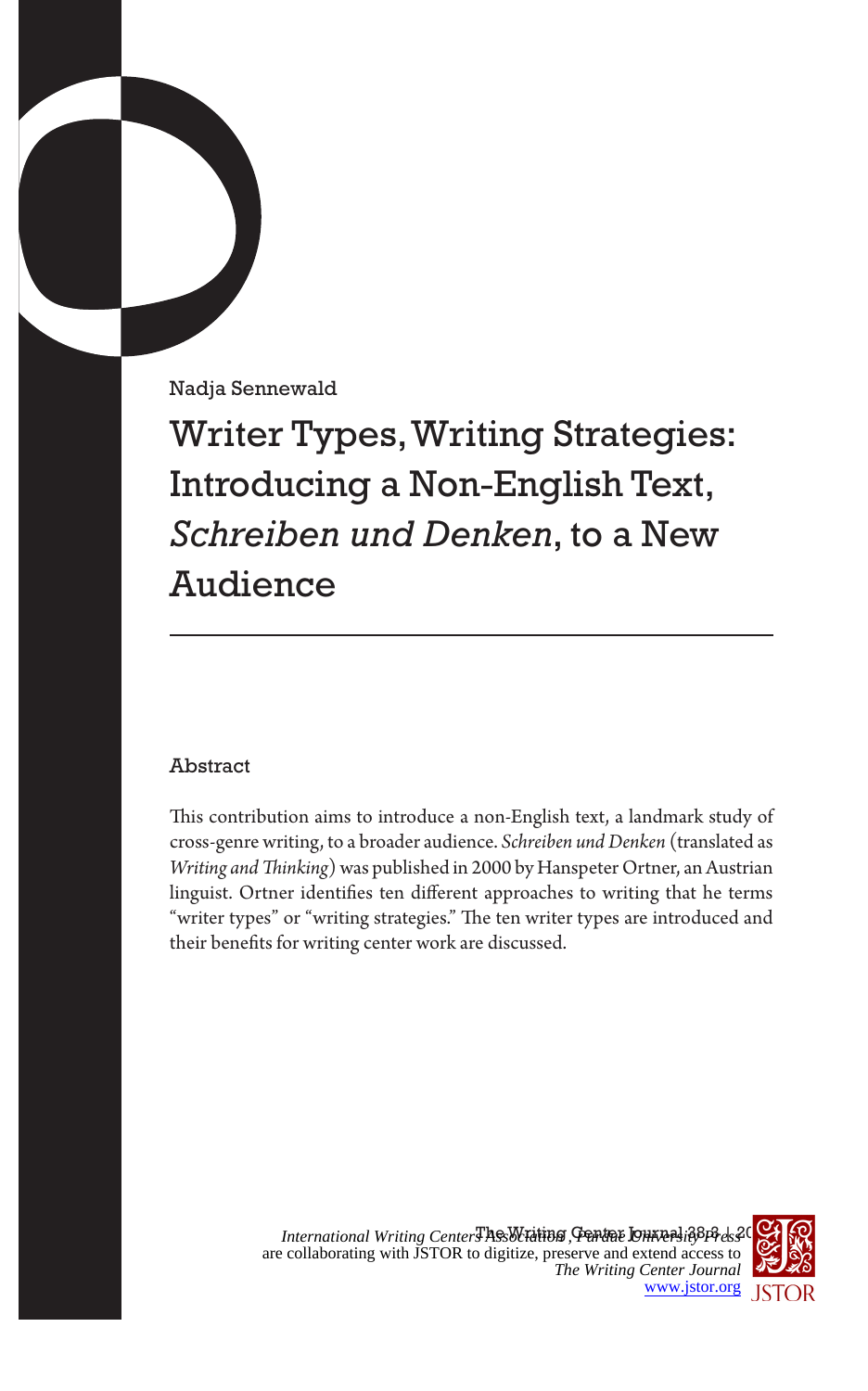#### Writer Types

The comprehensive study *Writing and Thinking* (Schreiben und Denken), by Austrian linguist Hanspeter Ortner, was published in 2000 and has influenced German language writing center pedagogy ever since. It offers a handy typology of writing that invites writers to reflect on their writing strategies and their respective strengths and weaknesses. As shown in Andrea Scott's contribution in this volume, writing counselors use questions or little tests based on Ortner, so that writers can draw conclusions about their writing "type." In peer tutor training, the concept of writer types is used to raise awareness about the fact that tutors' own preferred writing strategies might not necessarily be identical to those of the students seeking advice in the writing center. Also, peer tutors learn to help writers with challenges typical to the writers' specific writing behavior.

#### Ortner's study on writing and thinking

In one of the first empirical writing studies in the early 1980s, composition theorist Linda Flower and psychologist John R. Hayes noted two opposing composing styles: "writers appear to range from people who try to move to polished prose as quickly as possible to people who choose to plan the entire discourse in detail before writing a word" (Flower, & Hayes, 1981, p. 374). These approaches are also referred to as "bottom up" and "top down" (Molitor, 1985, p. 342). People who work in a bottom-up manner develop their ideas while writing; they only structure the text in retrospect. In contrast, writers who prefer a top-down strategy, first draw up a structure, e.g., by way of an outline, and then formulate the text accordingly.

Hanspeter Ortner, however, provides the empirical support for the hypothesis that there are more than two different writer types. While Ortner's concept of writing strategies has influenced German-speaking writing center pedagogy largely, his study is not as widely read as one might assume. Ortner's comprehensive analysis exceeds six hundred pages and is conducted from a linguistic point of view, which means that readers with a non-linguistic background can find it challenging to read. Still, his findings have been adapted in nearly every German handbook for academic writing pedagogy and nearly every German writing center uses learning materials or workshop concepts derived from Ortner's theory of writer types (Scott, 2017, p. 49). Most of the German peer writing tutors are being trained in reference to Ortner: they learn how to identify and advise different writer types and how to use a broad range of writing strategies to support students' skill-building in academic writing (Grieshammer, Liebetanz, Peters, & Zegenhagen, 2012, pp. 29–42).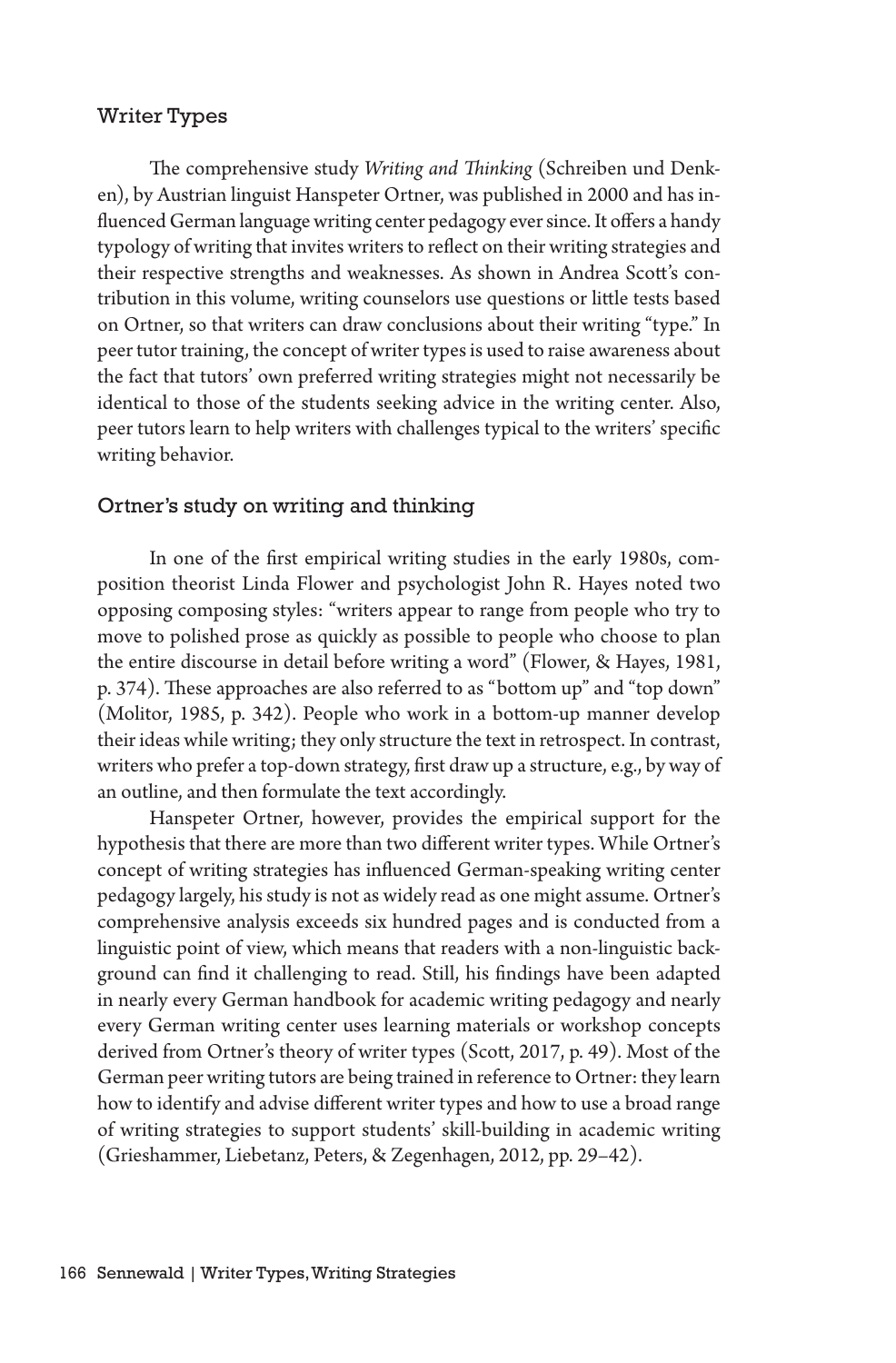Ortner stresses that, with writer types, he wants not to implement "a new chapter in the psychology of personality" (2000, p. 124), but to explore the range of possible approaches to text production. Since he uses the terms "writer type" and "writing strategy" almost as synonyms, many writing instructors and writing tutors prefer to talk about writing strategies. This way, it is more obvious that an inclination to a specific strategy does not mean that this is the only strategy a person will ever be able to use as a writer: it is a writer's choice, not a writer's fate.

When Ortner's study was published in 2000, only two or three writing centers already existed in Germany, and there was hardly any German scholarship focused on academic writing. To this day, "Composition and Rhetoric" does not exist as a discipline in Germany, so the empirical research on academic writing still originates in different disciplines and constantly has to be "translated" into writing center pedagogy. Typical disciplines that do writing research are psychology, German literature and language, or educational sciences—all of them having discipline-specific theoretical frameworks and using a broad range of research methods.

Ortner's perspective is that of a behavioral linguist. In his study, he analyzed "writing behavior (self-) portraits" (Ortner, 2000, p. 354) of prolific professional writers. For the identification and categorization of different writing strategies, he focused on autobiographical statements from (at least in Austria and Germany) well-known novelists and philosophers, such as Franz Kafka, Herrmann Hesse, or Ludwig Wittgenstein. He analyzed a large number of primary sources that had already been published, such as diary entries and journals, interviews, letters, and other written comments from the writers themselves (Ortner, 2000, p. 111). He also included the German translations of the first and second series of "Writers at Work, The Paris Review Interviews," in which North American authors such as Henry Miller or James Thurber elaborate about their writing (Cowley, 1958; Plimpton, 1963). Relying on self-reports of professional writers as data produces some validity challenges typical to qualitative research: Do self-reports about writing procedures really describe those procedures, or do self-reports represent what the writer might think of as an ideal depiction of a writing process? This might be even more the case in published self-reports of professional writers because those writers might consider their self-reports as a tool for image-building. In a self-report, difficulties in writing might be omitted, and the writer's brilliance might be exaggerated.

Ortner argues that by using published self-reports, he can access and analyze a very large text corpus. He points out that poetic reflections by professional writers in a lot of cases consist of very detailed and precise descriptions of the writing process. Also, conceptualizing writer types should not be confused with conducting case studies; the typology has been generated by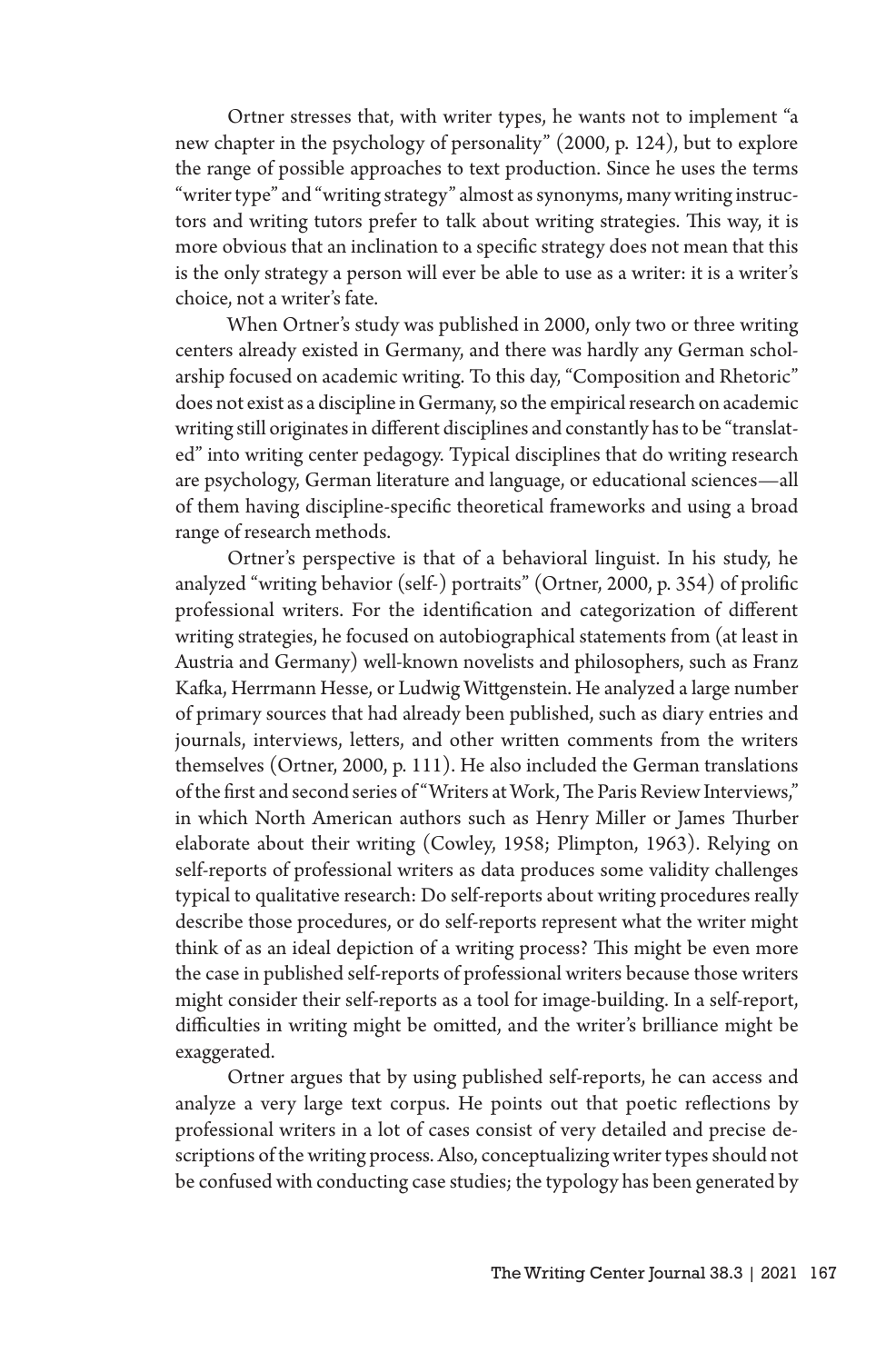identifying a range of behaviors in a large number of writers, examining those behaviors for similarities and differences, and finally grouping and categorizing characteristics of specific behaviors (Ortner, 2000, pp. 116–127).

Ortner's basic observation is that different writers prefer different writing strategies. He defines strategies as "*repetitively* performed procedures—identical techniques to overcome similar problems" (2000, p. 351, original emphasis). Accordingly, writing strategies are "*tried* and tested procedures to *manage specific writing tasks and potential writing difficulties in specific writing situations*" (2000, p. 351, original emphasis). First of all, this means that writing strategies are procedures that writers can fall back on, as they have already successfully handled a particular type of writing task in this way on several occasions. Second, writing strategies refer to specific writing situations; a writer may employ one writing strategy to draft a short story, a strategy suited to their creative work and relaxed environment at home, and then use another strategy entirely to write an examination in a classroom. Third, writing strategies' efficacy differs from person to person (Ortner, 2000, p. 351).

Also, I should point out that Ortner's systematization into precisely ten writer types is just *one* of many possible models. Yet a concept that offers a broad range of types is extremely useful in the field of writing pedagogy as it features a high degree of differentiation. Ortner highlights the individuality and diversity of each strategy and stresses that it is not only customary, but desirable to change or mix approaches. Depending on the writing task at hand, the writing context, process stage, and individual writing procedure, specific strategies can prove to be particularly useful for successfully producing text. Matching a specific writer type simply means to prefer specific writing strategies. The ten writer types (or writing strategies) that Ortner identifies are flow writing, text-to-idea writing, multiple-version writing, writing by editing, planned writing, writing in the mind, step-by-step writing, syncretistic writing, writing in segments, and puzzle writing. I will summarize each of them briefly below.

# Flow Writing

Flow writing means, according to Ortner, spontaneously and quickly writing down everything that springs to mind. In flow writing, no plan is followed while writing; there is no specific subject, no writing prompt or direction, as the method is based on free association alone. The aim of this is to achieve an "exploration of that which is actually already present in the mind but sometimes deeply buried and often difficult to access" (Ortner, 2000, p. 373). Stylistically, texts which are created in this way have an expressive impact and are often oriented towards a style typical of spoken language. This strategy emphasizes the composing process over the quality of the text; self-expression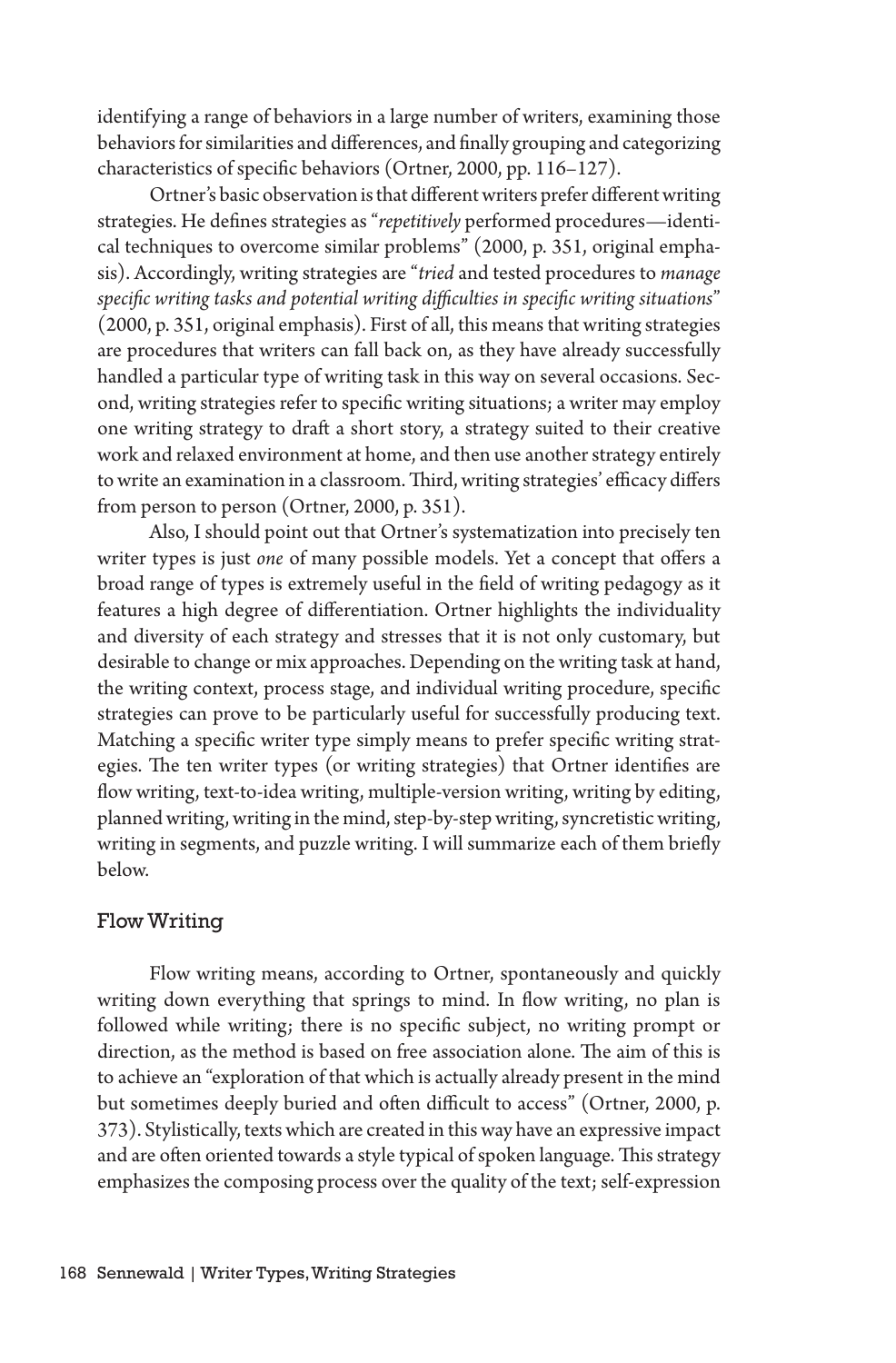supplants effective communication with an audience. Flow writing is a quick and motivating way to generate new ideas. When flow writing, a writer can produce large amounts of text in a short period of time, some of which may be repurposed in the real text project (Ortner, 2000, pp. 356–391).

For academic writing, flow writing was discovered as a brainstorming technique and a tool to help blocked writers. The American writing teacher Peter Elbow first introduced the method under the name "Freewriting" (Elbow, 1998, p. 3).<sup>1</sup> Freewriting is useful in giving the writer a start, helping to develop new ideas, and outsmarting the inner censor.

#### Text-to-Idea Writing

Writers who use the text-to-idea writing strategy are flow writing, but they are directed by a prompt, guiding question, claim, or theme. Among writing pedagogues, this technique is also known as *focused freewriting*. When engaging in text-to-idea writing, one writes in an associative and additive manner; the previous sentences provide stimuli for the subsequent development of a text's content. Texts created in this way, especially those of inexperienced writers, exhibit an oral style and are not at all or only lightly revised.

The advantages of text-to-idea writing correspond to the advantages of flow writing: writers are motivated, produce a lot of text in a short time, and experience writing as a means of discovering and elaborating new ideas. In addition, as a text-to-idea writer elaborates on a unifying theme or idea, this strategy results in slightly more polished texts than writing freely associative, write-from-the-gut flow texts (Ortner, 2000, 391–408).

According to Ortner, text to idea writing is commonly taught in primary and secondary education: "At school, writing linearly to create texts on a topic in *one* go is the most frequent form of writing" (Ortner, 2000, p. 400, original emphasis). Students, accustomed to the time constraints of an examination, are inclined to spontaneously create both content and text structure by way of linear writing. Such impositions on the writing process cut short the planning stage, a necessity for specialized and academic texts. Also, students who write exclusively linearly may skip the all-important revision stage entirely.

<sup>1</sup> For freewriting, a timeframe of, say, ten minutes is set, in which the writer spontaneously writes down everything that comes to mind. First, it is important that the writer does not subject themselves to self-censorship because it does not actually matter if the text generated is correct, incorrect, important, or irrelevant. Second, the writing hand should always be moving. If the ideas come to a halt, the writer should try writing the letter "e" in loops or repeating the last word written, for instance, until a new thought enters the mind (Elbow, 1973, p. 3).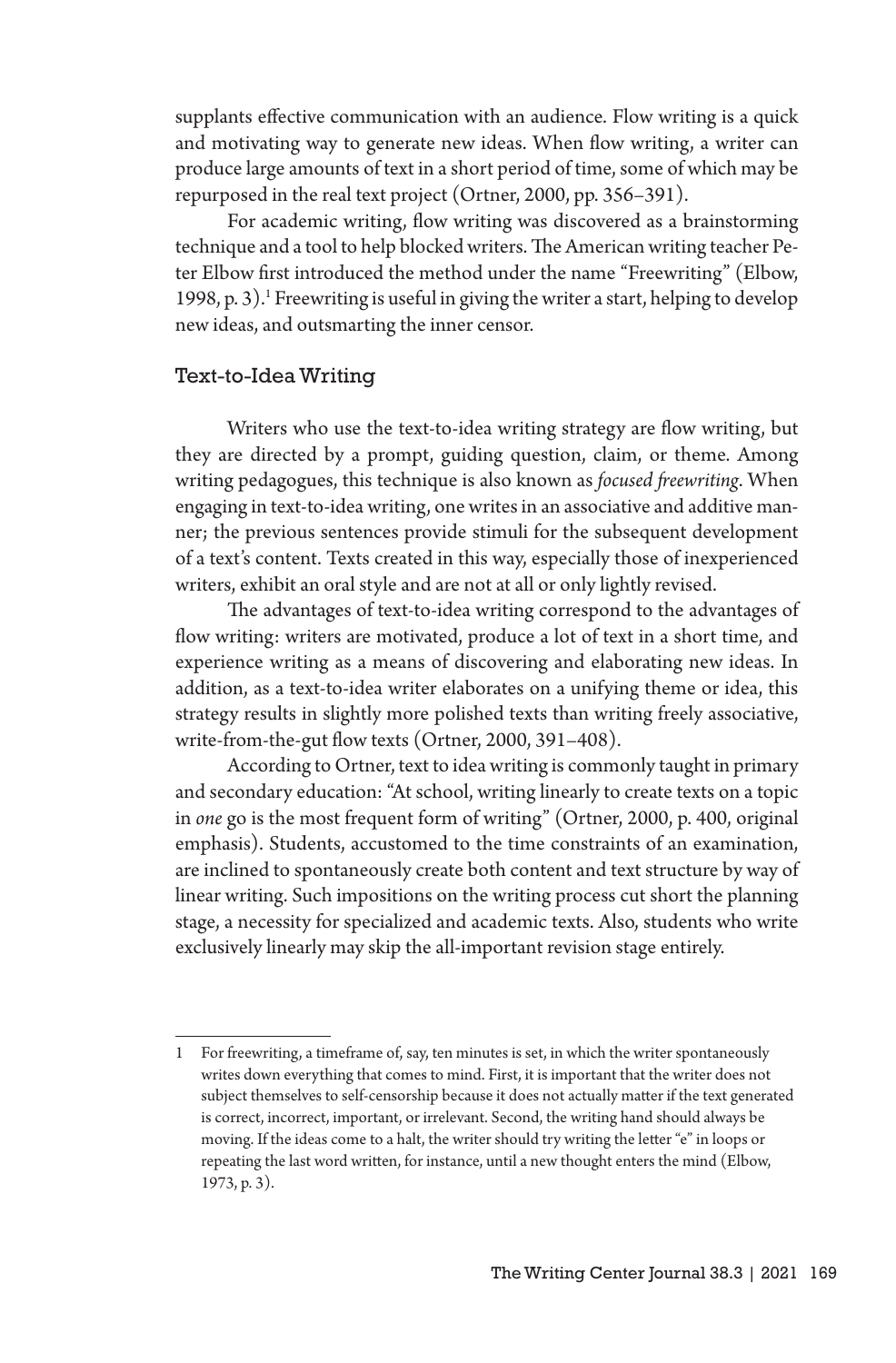# Multiple-Version Writing

In multiple version writing, writers begin in the same way as text-toidea writing: they write a text in response to a prompt. But to avoid revision, they then start again and write a completely new text in response to the same prompt. This procedure is repeated several times, so that various stand-alone texts are created. Essentially, writers use the flow until they no longer progress. Each new text is presumably more complex and to the point than the text that came before. According to Ortner, for this strategy, "every version is perceived as an improved approximation" (2000, p. 421). The early drafts of multiple-version writers are sketchy and experimental, a means of "shaping the rough idea" (Ortner, 2000, p. 422). Rather than prewriting, planning, and organizing, these writers structure their ideas through trial and error. Since they are not attached to any draft in particular, such writers rarely suffer from procrastination or excessive perfectionism (Ortner, 2000, pp. 408–428).

# Writing by Editing

Writers of this stripe quickly generate a first draft, typically by flow writing. The first draft is then continually revised and reworked. This strategy exhibits the writer's recursive work on a text: as with an oil painting, the text is created layer by layer. Writers who work by editing start with a text's imperfections: "verbosity, gaps, ambiguities, incoherencies, leaps, poorly formulated or factually inaccurate passages" (Ortner, 2000, p. 435). The editing writer might either edit thoroughly from beginning to end or just select single passages for revising. The editing processes are comprehensive: passages are rewritten, reorganized, removed, or expanded upon. The text is not edited one single time, but rather is reworked many times so that the final version is very different from the first.

Such writers, unbound as they are to any linear method, run the risk of approaching their work according to the pleasure principle; that is, they have a tendency to skip difficult areas of the text, procrastinating the most labor-intensive passages (Ortner, 2000, pp. 428–439).

#### Planned Writing

With planned writing, there is a catalyst for the writing process, a central idea to be elaborated. "The plan is not the text, rather it is an *organized sequence of ideas for* a text," as Ortner points out (2000, p. 450, original emphasis). The planning process is a form of pre-writing and occurs independently of the production of the actual text: an idea is "developed discursively" (Ortner, 2000, p. 449), in written form (notes, mind maps, outline), *before* the writer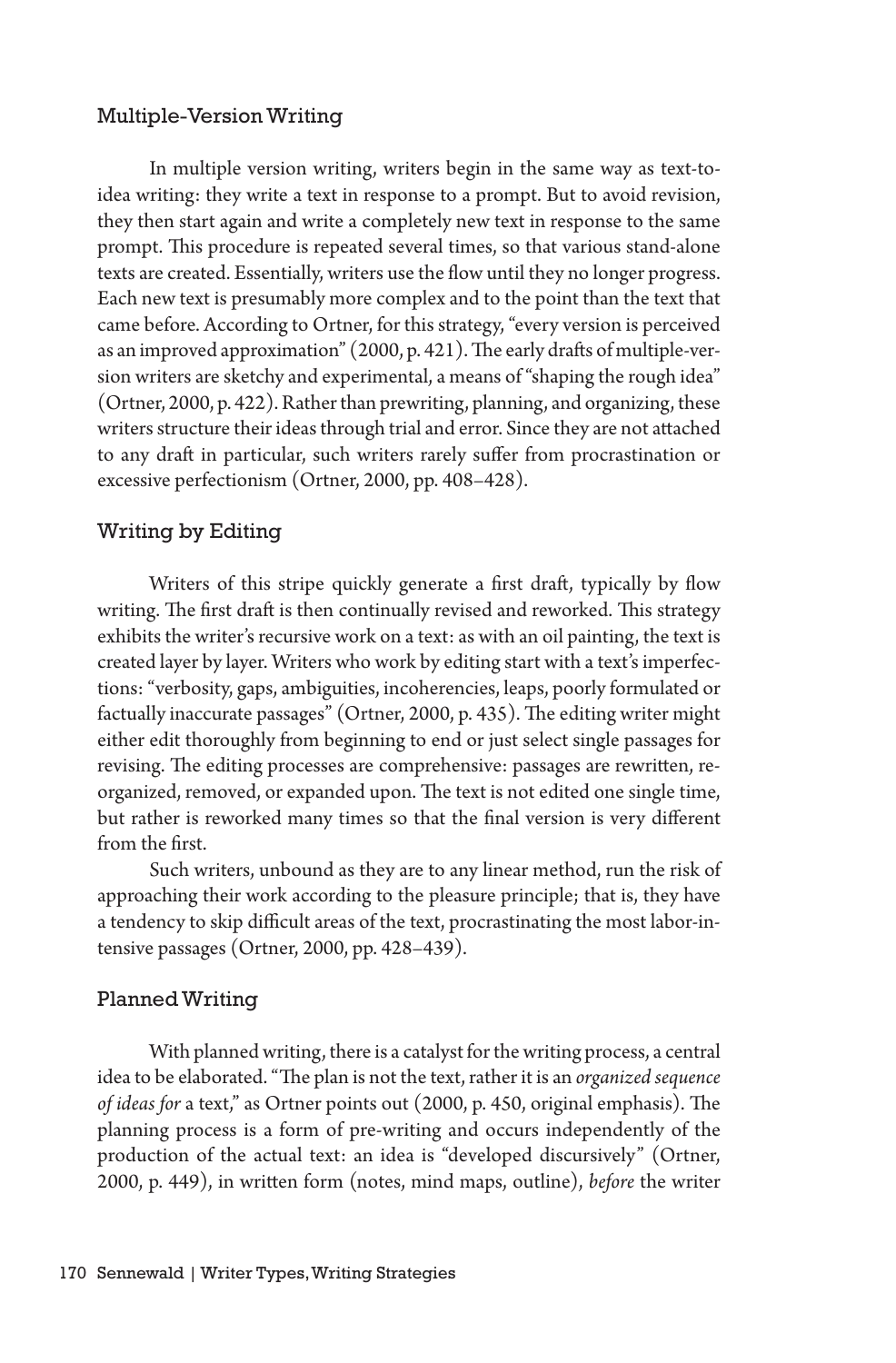begins composing the actual text. Characteristic of planned writing is that the composition of the work can only begin once the writer has finished the macro structure of the text.

Thus, the plan serves as scaffolding for building a text and may take a variety of forms, such as key words on handwritten notes, sorted collections of quotations or summaries of texts, mind maps, outlines, or exposés. Just how detailed the plan is may vary considerably; a writer's plan may be a collection of colorful sticky notes with key words on them or a meticulously organized and detailed outline very close to the author's final text (Ortner, 2000, pp. 440–462).

# Writing in the Mind

Writers who produce their texts in the mind develop the structure before they write, as with planned writing, but these writers formulate sentences, paragraphs, or, sometimes, entire texts in the minds before putting pen to paper. In contrast to the strategies introduced before, in-the-mind writers produce the text extra-literarily, that is, independent of the physical act of writing. This is experienced as the thinking phase and does not always happen while sitting at the desk. Many of the in-the-mind writers Ortner researched developed their texts on walks or strolls.

Thinking first and then writing the thoughts down second are experienced as two separate phases of the writing process. Writing mentally can be challenging if the task is to create lengthy, comprehensive, and complex texts: "The particular difficulty is forming the structure by processing the knowledge just in the mind" (Ortner, 2000, p. 483). This approach can lead to cognitive overload and writer's block. As writing down the already thought-out text has very much the technical function of recording, the writer might experience it as an extremely boring chore that can, in turn, lead to procrastination and a loss of motivation (Ortner, 2000, pp. 462–484).

# Step-by-Step Writing

Most self-help books for professional writing prescribe some version of the step-by-step strategy. Research comes in the beginning, then the material is structured (e.g., in an outline), then the raw version of the text is formulated, and, finally, the text is edited and proofread. Step two is the result of successfully completing step one, step three comes after completing step two, and so on.

According to Ortner, the concept of the ideal writer, as it is represented in textbooks, is a myth: none of the professional writers that he researched conformed to a tidy step-by-step procedure in their writing processes (Ortner, 2000, pp. 484–490). Therefore, Ortner dismisses the step-by-step strategy,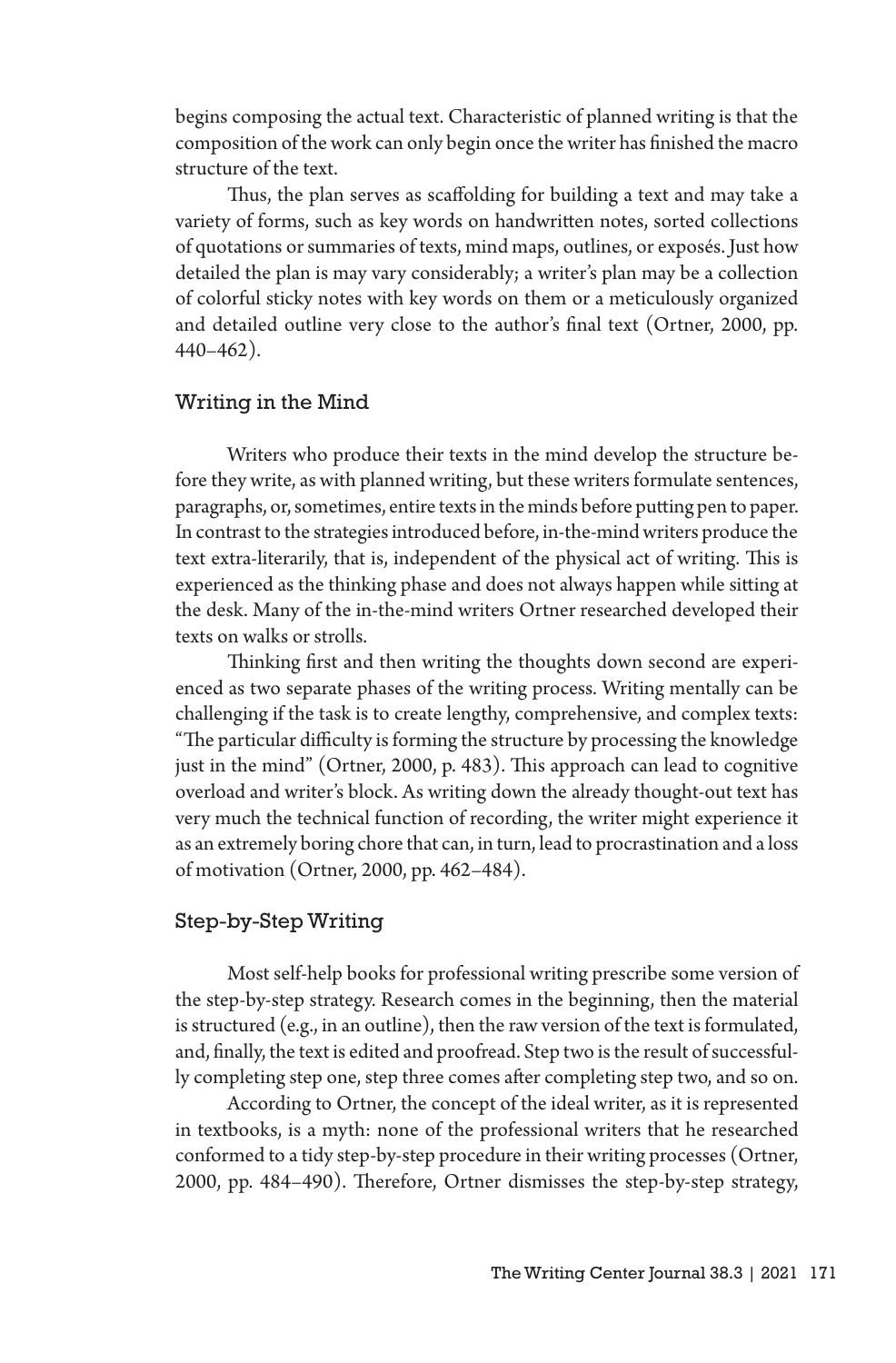calling it "didactics' darling" (2000, p. 485). Indeed, if the steps are presented as the only possibility and truly correct way, they can quite easily lead to insecurity among writers.

Nevertheless, the step-by-step writing strategy is quite useful for didactic purposes, particularly for instructing novices in academic writing. In academic writing, literature *must* be researched, the research process *must* have a conclusion, and the research *must* be structured following the logic of a research question or a hypothesis. Thus, regardless of this model's relative irrelevance to the subjects of Ortner's study, it is a good idea to make clear to novices in writing that there are specific steps in writing an academic text—even if the number and chronological order might differ from student to student. Even though Ortner does not approve of rigid step-by-step instruction, he concedes, "Almost all comprehensive texts are worked on step by step.... [T] he number of steps there are differs individually, writer by writer. . . . [T] his is how writers are different" (2000, p. 490).

#### Syncretistic Writing

Syncretistic writing incorporates all of the writing strategies presented so far, applying each as a sub-strategy of a greater, rather adaptable, if disorganized, approach. Syncretistic writing is, in Ortner's words, "working by chaos" (2000, p. 491). Some parts of the text might be written according to a plan, some paragraphs are rewritten several times, and other parts are amended editorially or written in free flow (Ortner, 2000, p. 514). The writer focuses on generating an abundance of ideas and material. This "supply of knowledge elements [is] pushed forward by the writer . . . and [is] never completed" (Ortner, 2000, p. 535). The writer collects materials guided by impulse and intuitive connections. "Any and every idea is welcomed immediately whenever and wherever it appears. Everything is being collected, even if it does not initially seem relevant" (Ortner, 2000, p. 528).

While the constant switch of writing strategies appears chaotic, the system is not merely haphazard. A syncretistic writer employs a sub-strategy most effective in testing, exploring, or experimenting with the material at hand. Ortner describes such writing projects as a city under permanent construction: "In some parts of the text, a building has already been erected, whereas in others the foundation is only just being excavated. The silhouette only appears gradually after a long construction period" (2000, p. 536). Thus, there are several construction sites within the text, all in various stages of development and, of course, destruction. Syncretistic writing is particularly suitable for connecting different fields of knowledge in new ways and creating new knowledge (Ortner, 2000, pp. 491–540).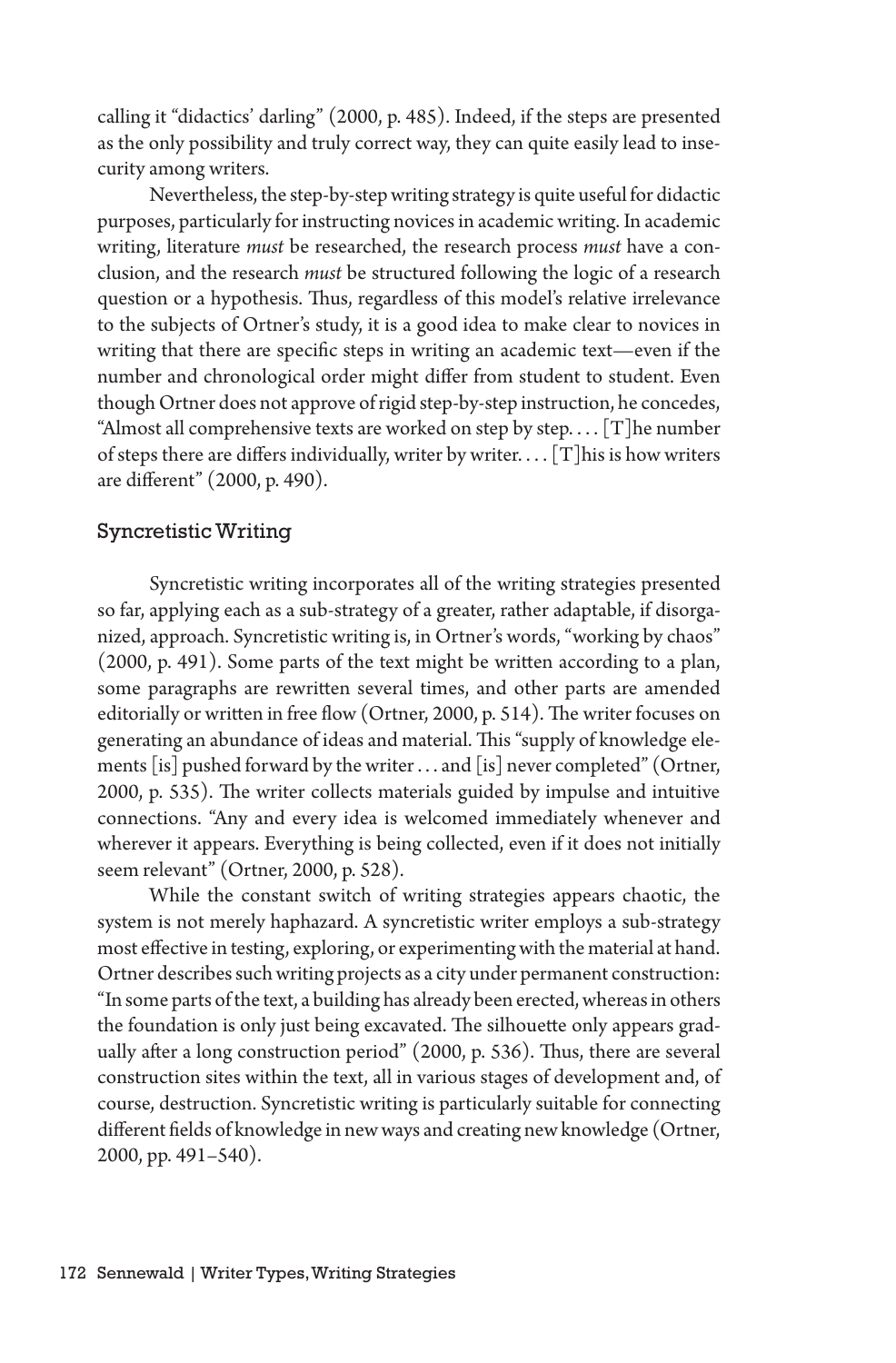#### Writing in Segments

People who use this strategy complete single sections of text in a linear fashion and then deliberately skip others. Accordingly, such writers do not stop to fine-tune weak paragraphs; instead, these writers move on to work wherever they find their writing flow. Segment writing can adopt various forms: perhaps the conclusion is already in place, and the text is written afterwards with the end in mind; maybe both the conclusion and the introduction have already been drafted and "just" the main section must be developed; alternatively, isolated sections may need to be put in order and given an overall context. As the writer completes individual sections, a coherent vision for the gestalt of the text emerges.

Writers who draft text segments can begin writing at an early stage because they do not require a detailed plan to start. They produce specific passages or isolated paragraphs, compiling decent chunks of text in the process. These writers can then use the existing sections as building blocks to develop a coherent structure. This usually prompts the creation of transitional text, which ties the isolated passages together. The risk is that the focus of the segments may be so diverse that it is not possible to join them together in a coherent way. A writer may find that only a selection of the passages is suited to create a text, and the rest must be cut. This strategy may lead inexperienced writers lacking editing skills to produce incoherent text (Ortner, 2000, pp. 540–543).

#### Puzzle Writing

When writers are faced with subject material too complex to tackle in a single coherent text, they might turn to puzzle writing. In puzzle writing, the primary concern is not the creation of a cohesive text, but rather mental and spoken precision: "The objective to create one text is abandoned. Many texts are written instead, but the puzzle pieces created cannot be joined to a full picture" (Ortner, 2000, p. 524). The puzzle writers mull over the same subject matter, constantly looking for new approaches.

As the writers rework and rethink the subject matter, they produce text fragments, or puzzle pieces. At best, a loose correlation exists among and between these fragments, and it is difficult to impose a coherent structure on them because the writer's perspective on the subject matter is continually changing. The writers are preoccupied with specifying even more precisely what they want to say. Thus, their revisions, while ongoing, focus on local levels. The resulting condensed, exploratory, often short to very short texts are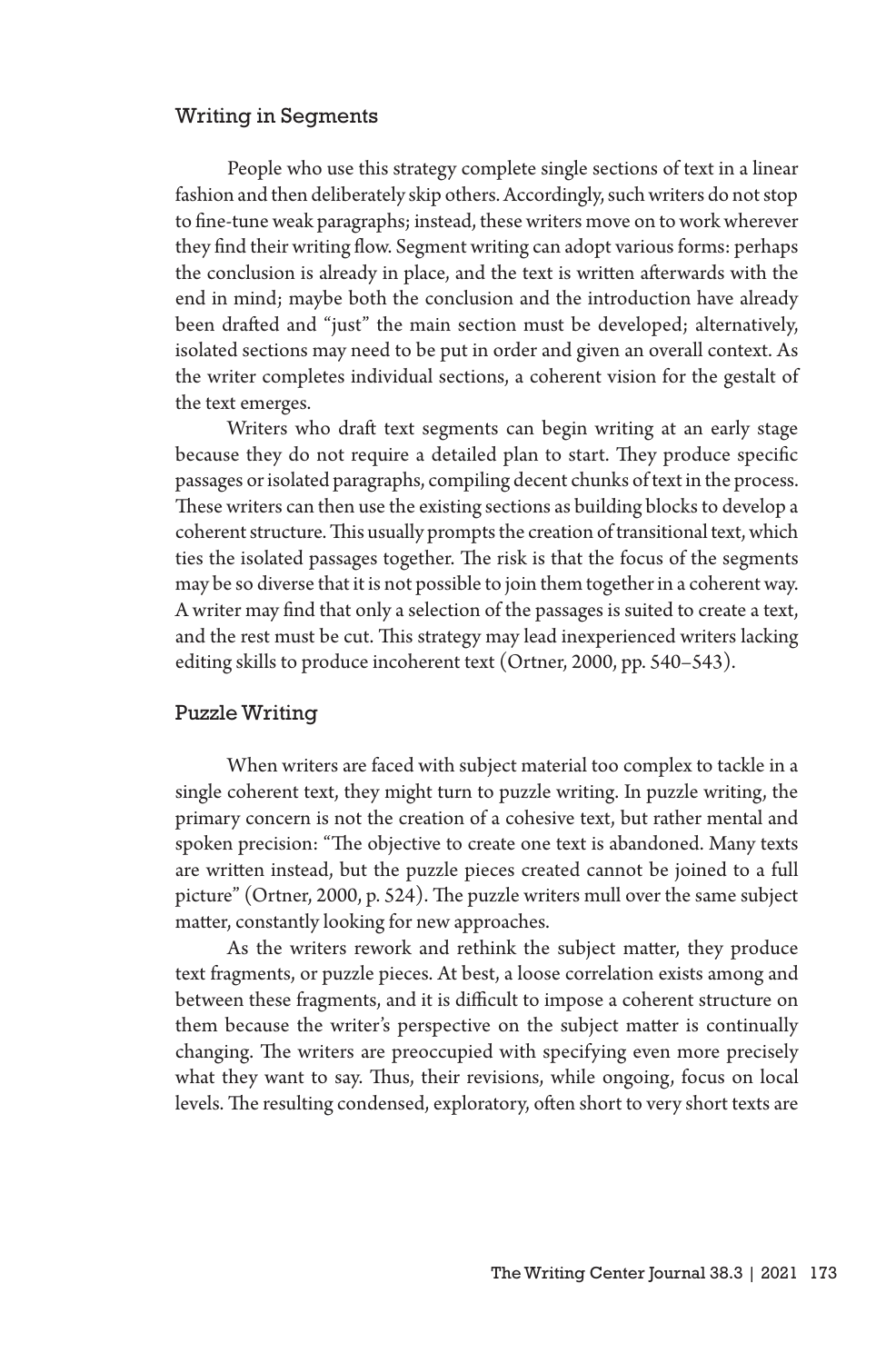aphoristic<sup>2</sup> in nature. It may be challenging for puzzle writers to move beyond the work in progress stage, because the big picture might not emerge (Ortner, 2000, pp. 543–564).

# Conclusion

Even though the writing strategies concept has been developed with data from literary professional writing, a successful transfer into the practice of teaching and tutoring academic writing has taken place in German-speaking countries. As early as 2000, Ingrid Böttcher & Cornelia Czapla integrated Ortner's findings into a writing-across-the-curriculum course aimed at strengthening students writing skills in general (Böttcher & Czapla, 2002, pp. 182–201). Katrin Girgensohn followed in 2007 with a slightly different concept (Girgensohn, 2007a, pp. 68–70; Girgensohn, 2007b). Both concepts translate Ortner's writing strategies into ten writing assignments that enable students to experience and evaluate a broad range of strategies.

Also, most of the German handbooks for the pedagogy of academic writing stress the importance of considering different writer types and writing strategies (Grieshammer, Liebetanz, Peters, & Zegenhagen, 2012, pp. 29–42; Girgensohn & Sennewald, 2012, pp. 38–42; Sennewald, 2014, pp. 169–190; Scott, 2017, p. 49).

Meanwhile, follow-up research based on Ortner's initial study has been conducted. For example, Gisbert Keseling (2004) uses Ortner as heuristic to research writer's block in students' academic writing. I also developed a research design based on Ortner's findings (among others) to gain insights into novices' academic writing: for a study within a larger research project, the students used different writing strategies and reflected afterwards on their writing processes. I analyzed the corpus of students' reflections by using grounded theory (Sennewald, 2017, pp. 209–226). The results indicate novices in academic writing greatly benefit from a practical introduction to writing strategies. First, and as mentioned before, novice writers recognize that there is not a single "correct" approach to writing. Second, they learn to reflect on their own approach to writing. Third, they expand their own repertoire by trying out new writing strategies. Fourth, novice writers learn to match the writing strategy with the writing task at hand. And fifth, they develop the skill to actively change their writing strategy if necessary (Sennewald, 2021, p. 160)

<sup>2</sup> I am using the definition of aphorism as "a concisely formulated individual remark" (Fricke, 2007, p. 104). In other words, it refers to a brief, pronounced, and possibly insightful statement, which has no direct link with what is written before or after it. The paragraphs within a long text characterized by aphorisms could therefore also be arranged completely differently, without changing the meaning of the text as a whole.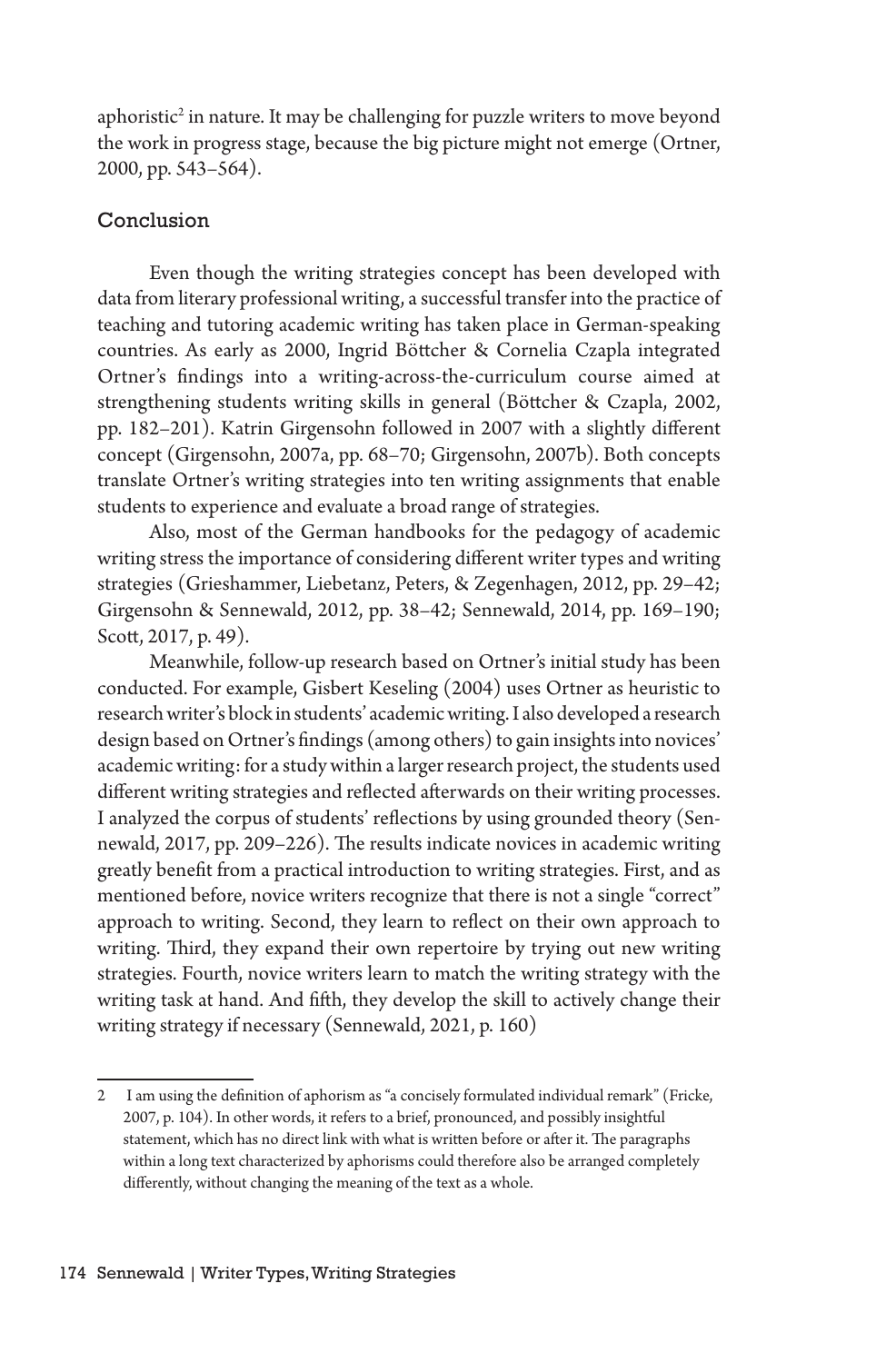In sum, the attraction of Ortner's concept of writer types or writing strategies has been the same now for almost twenty years in German-speaking countries. It explains why different writers encounter different challenges at different points in the writing process and why writers might struggle with one genre while having fun with another. Ortner's concept has been integrated into writing center work in German-speaking countries by deriving a broad range of writing exercises and adapting them to the specifics of academic writing. (Admittedly, working with a broad range of writing strategies might be less relevant in STEM-disciplines, in which the genres and the steps in the research and writing process are more standardized.)

Those adaptions enrich writing center work in many ways. Once it is accepted that not only writing skills, but also writing preferences differ individually, writing instructors and writing tutors can support their students in writing conferences and workshops accordingly.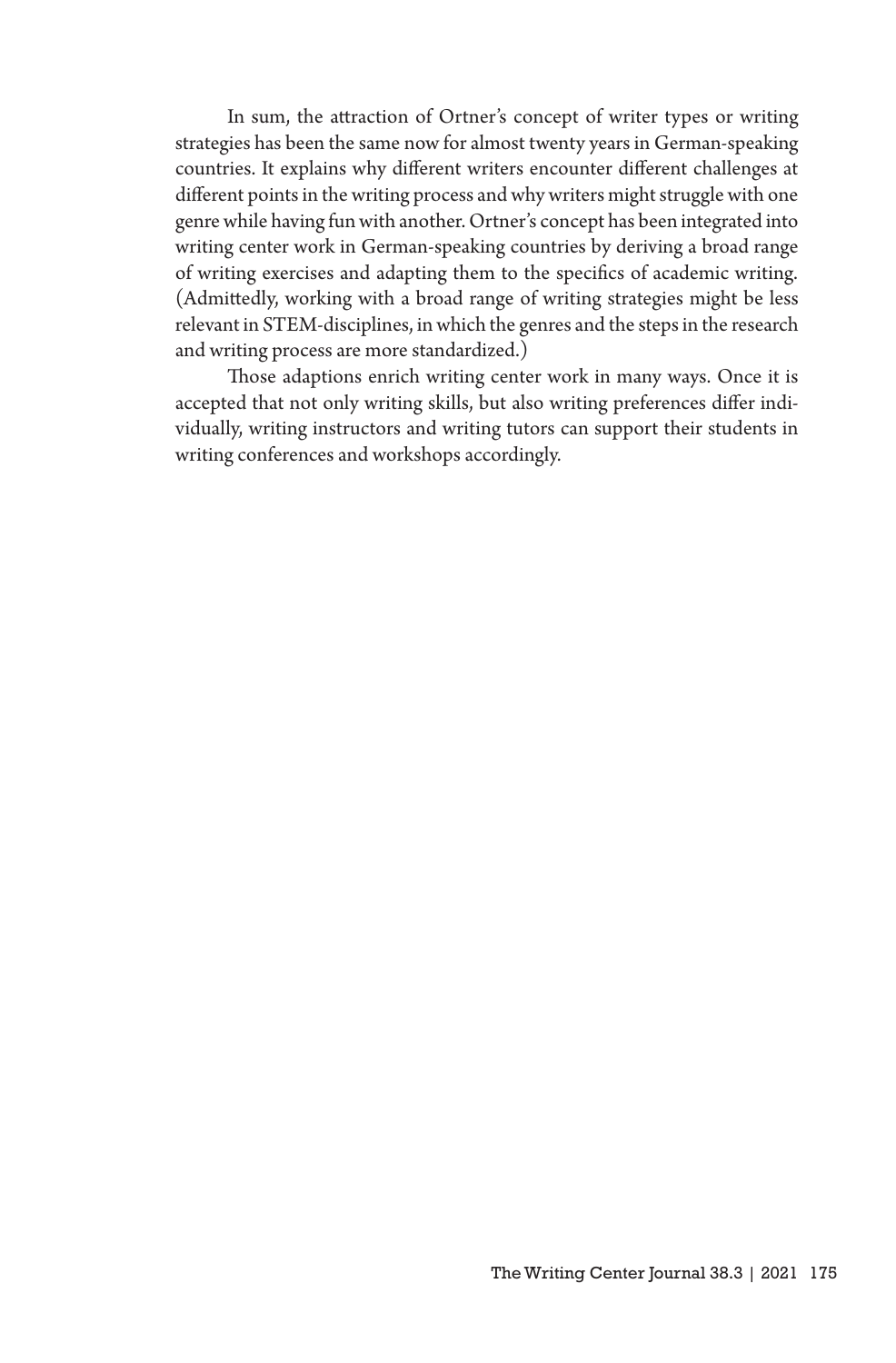#### References

Böttcher, I., & Czapla, C. (2002). Repertoires flexibilisieren. Kreative Methoden für professionelles Schreiben. In D. Perrin, I. Böttcher, O. Kruse, & A. Wrobel (Eds.), *Schreiben. Von intuitiven zu professionellen Schreibstrategien* (pp. 182–201). Wiesbaden, Germany: Westdeutscher Verlag.

Cowley, M. (Ed.). (1958). *Writers at work: The* Paris Review *interviews. First series*. London: Secker & Warburg.

- Elbow, P. (1998). *Writing without teachers*. New York: Oxford University Press.
- Flower, L., & Hayes, J. (1981). A cognitive process theory of writing. *College Composition and Communication*, *32*(4), 365–387.
- Fricke, H. (2007). Aphorismus. In G. Braungart, H. Fricke, K. Grubmüller, J. Müller, F. Vollhardt, & K. Weimar (Eds.), *Reallexikon der Deutschen Literaturwissenschaft. Neubearbeitung des Reallexikons der Deutschen Literaturgeschichte. Vol. 1. AG* (pp. 104–106). Berlin: de Gruyter.

Girgensohn, K. (2007a). *Neue Wege zur Schlüsselqualifikation Schreiben. Autonome Schreibgruppen an der Hochschule.* Wiesbaden: VS Research.

- Girgensohn, K. (2007b). Schreibstrategien beim Stationen Lernen erweitern. Arbeitsmaterial für individualisierte Lernformen in Schreibseminaren. https://gefsus.de/images/girgensohn\_schreibstrategien-beimstationen-lernen-erweitern.pdf
- Girgensohn, K., & Sennewald, N. (2012). *Schreiben lehren, Schreiben lernen. Eine Einführung.* Darmstadt: WBG.
- Grieshammer, E., Liebetanz, F., Peters, N., & Zegenhagen, J. (2012). *Zukunftsmodell Schreibberatung. Eine Anleitung zur Begleitung von Schreibenden im Studium.* Baltmannsweiler: Schneider Verlag Hohengehren.
- Keseling, G. (2004). *Die Einsamkeit des Schreibers. Wie Schreibblockaden entstehen und erfolgreich bearbeitet werden können.* Wiesbaden: VS Verlag für Sozialwissenschaften.
- Molitor, S. (1985). Personen- und aufgabenspezifische Schreibstrategien. Fünf Fallstudien. *Unterrichtswissenschaft*. Weinheim: Juventa.
- Ortner, H. (2000). *Schreiben und Denken*. Tübingen: Niemeyer.
- Plimpton, G. (Ed.). (1963). *Writers at work. The* Paris Review *interviews. Second series*. London: Secker & Warburg.
- Scott, A. (2017). 'We would be well advised to agree on our own basic principles': Schreiben as an agent of discipline-building in writing studies in Germany, Switzerland, Austria, and Liechtenstein. *Journal of Academic Writing*, *7*(1), 43–58.